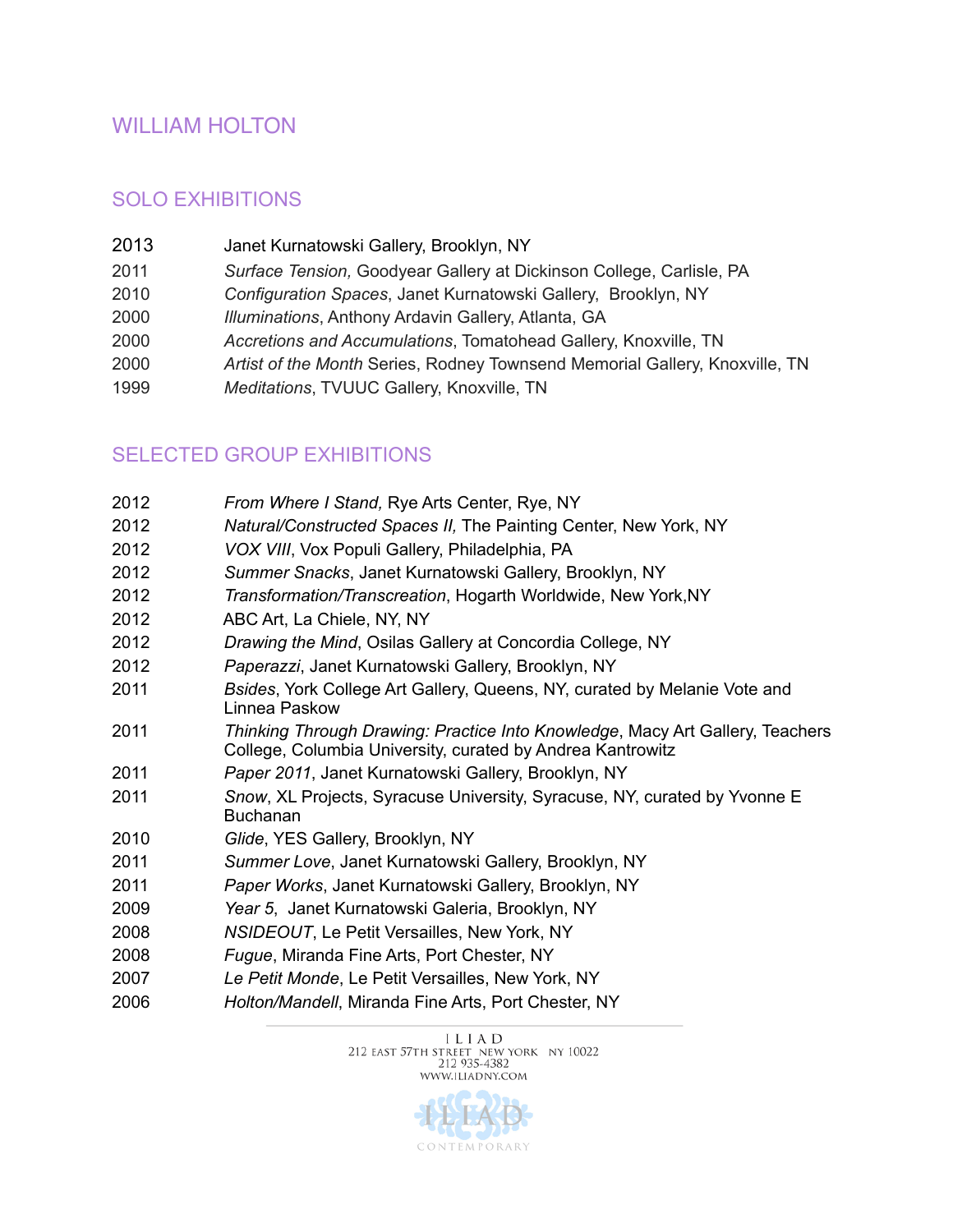| 2006 | Participated in Toy Box benefit auction for White Box Gallery, Robert Miller<br>Gallery, NY                            |
|------|------------------------------------------------------------------------------------------------------------------------|
| 2005 | Affordable Art Fair, NYC, with Nahcotta, Inc, Portsmouth, NH                                                           |
| 2005 | Chautaugua National Exhibition of American Art, Chautaugua Institute,<br>Chautauqua, NY, curated by Stephen Westfall   |
| 2005 | Robert Sentz/William Holton, Gardner Gallery, Atlanta, Georgia                                                         |
| 2004 | Elemental, Miranda Fine Arts, Port Chester, NY                                                                         |
| 2003 | Nature, Language, Symbol; The Poetics of Drawing, Henaine/Miranda<br>Contemporary Art Projects, Port Chester, New York |
| 2003 | Work for Sacred Space, Philadelphia Cathedral, Philadelphia, PA                                                        |
| 2003 | Contemporary Drawing 2003, TW Wood Gallery and Arts Center, Montpelier, VT                                             |
| 2003 | UnfoldingObject: Critical Selections. 1, Miranda Fine Arts, Port Chester, NY                                           |
| 2002 | Transformation, Municipal Museum Gallery, Sakai City, Japan                                                            |
| 2002 | 20th Annual National Small Works Exhibition, Schorarie County Arts Council,<br>Cobleskill, NY                          |
| 2002 | The Mark, Hera Gallery, Wakefield, RI                                                                                  |
| 2001 | Transparent Things, Customs House Museum and Cultural Center, Clarksville,<br><b>TN</b>                                |
| 2002 | Abstraction for a New Millennium, Stage Gallery, Merrick, NY, curated by Anne<br>Ellegood, New                         |
| 2002 | Museum of Contemporary Art, NY                                                                                         |
| 2002 | New American Paintings/Southern Edition, Open Studios Press, Wellesley, MA                                             |
| 2002 | Artstravaganza 13, Hunter Museum of Art, Chattanooga, TN                                                               |
| 2000 | Local/Global 2000, A-1 LAB Artspace, Knoxville, TN                                                                     |
| 1999 | Best of Hampton Roads, Crestar Bank Gallery, Norfolk, VA                                                               |
| 1999 | North Fulton Regional Juried Art Exhibition, Roswell, GA                                                               |
| 1999 | Juried Exhibition, Peninsula Fine Arts Center, Newport News, VA, curated<br>by Kinshasa                                |
| 1999 | Holman Conwill, Studio Museum of Harlem, NY                                                                            |
| 1999 | Art Currents II, Knoxville Museum of Art, Knoxville, TN                                                                |
| 1997 | SAF/NEA Fellowship Award Winners Group Show, Southeastern Center For<br>Contemporary Art,                              |
| 1997 | Winston-Salem, NC                                                                                                      |

# **RESIDENCIES**

- 2011 Sylvia Smith Dickinson College Artist in Residence, Dickinson College, Carlisle, **PA**
- 2001 Vermont Studio Center, Johnson, VT

 $\begin{array}{c} \text{I L I A D} \\ \text{212 EAST 57TH STREET NEW YORK NY 10022} \\ \text{212 935-4382} \end{array}$ WWW.ILIADNY.COM

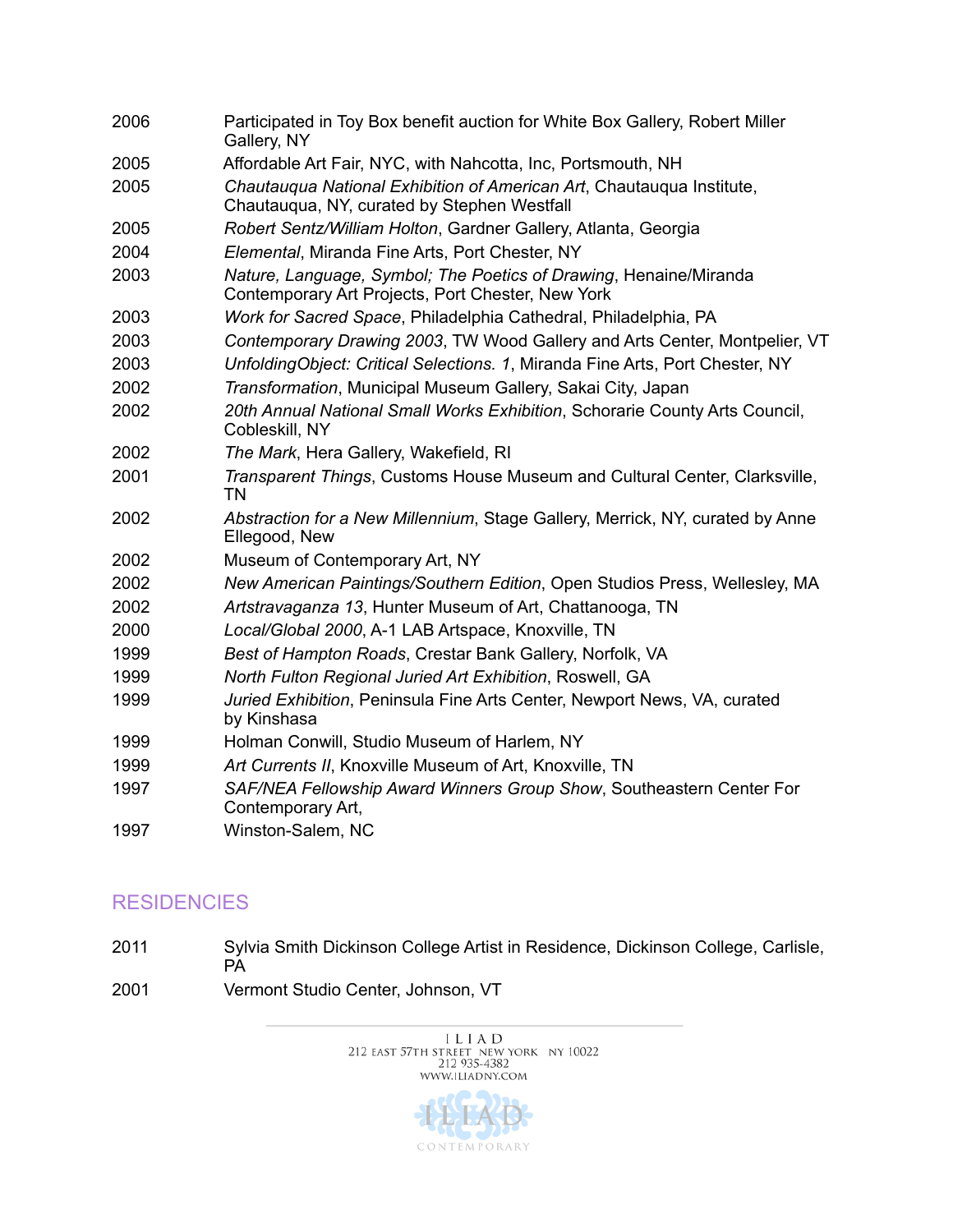### **REGISTRIES**

The Drawing Center Viewing Program Artist's Space The Irving Sandler Artist File

#### AWARDS/HONORS

| 2002 | Edna C. and Monroe Gutman Scholarship, University of Pennsylvania Graduate<br>School of Fine Arts, Philadelphia, PA (also 2001) |
|------|---------------------------------------------------------------------------------------------------------------------------------|
| 2002 | Neil Welliver Award, Graduate School of Fine Arts, University of Pennsylvania,<br>Philadelphia, PA                              |
| 2002 | Second Place, All Media Juried Exhibition, Arlington Arts Center, Arlington, VA                                                 |
| 2002 | Nominee, University of Pennsylvania candidate for the Dedalus Foundation<br>Fellowship                                          |
| 2001 | Fellowship Award, Vermont Studio Center, Johnson, VT                                                                            |
| 2000 | Merit Award, Artstravaganza 13, Hunter Museum of Art, Chattanooga, TN                                                           |
| 1999 | President's Award, Juried Exhibition 1999                                                                                       |
| 1999 | Peninsula Fine Arts Center, Newport News, VA                                                                                    |
| 1996 | Regional Visual Arts Fellowship, Southern Arts Federation/NEA                                                                   |

### BIBLIOGRAPHY

| 2004 | D. Dominick Lombardi, "Swirls and Squiggles: The Geometry of Biology," The<br>New York Times, November 7th                 |
|------|----------------------------------------------------------------------------------------------------------------------------|
| 2003 | William Zimmer, "Drawings, Revealing Quirks And Idiosyncrasies," The New York<br>Times, October 5th, (reproduction)        |
| 2003 | Anne Galloway, "Wood's National Survey: Contemporary Drawing 2003," The<br>Times Argus, May 30                             |
| 2002 | Kate Williamson, "Bold New Exhibition Makes the Mark at Hera Gallery," The<br>Narragansett Times, May 9-10, (reproduction) |
| 2001 | Heather Joyner, "The Stuff of Three Lives," Knoxville Metro Pulse, September<br>20-27                                      |
| 1999 | Helen A. Harrison, "When Exhibition Space Undergoes a Sea Change," New<br>York Times, January 14                           |
| 1999 | Mark Erickson, "Fine Art Center's Show," Daily News, Newport News, VA<br>September 19, (reproduction)                      |
| 1999 | Heather Joyner, "The View From Next Door," Knoxville Metro Pulse, July 15-22,<br>Vol. 9, #28 (reproduction)                |



CONTEMPORARY